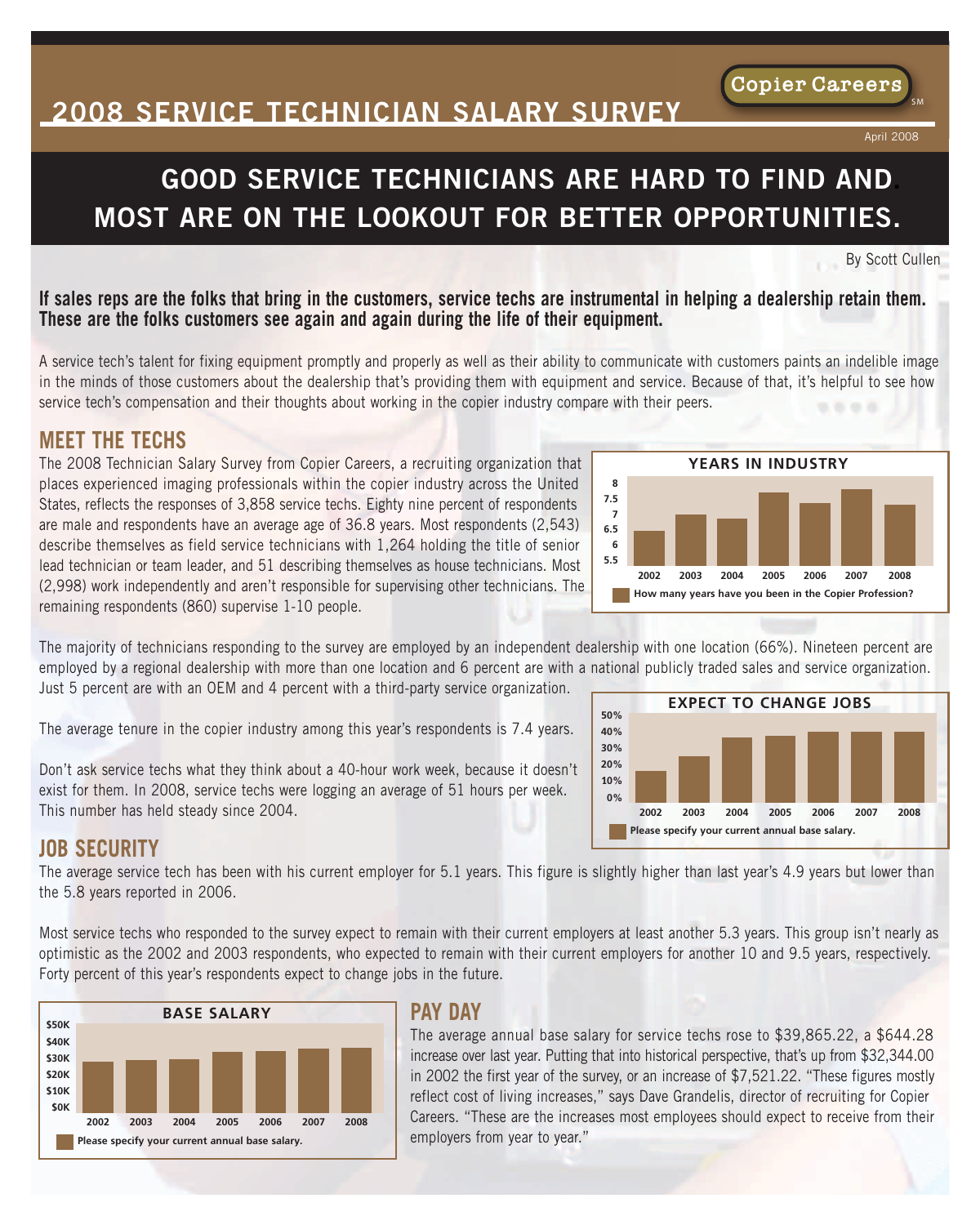## **2008 COPIER CAREERS SERVICE TECHNICIAN SALARY SURVEY**

Service techs have also seen modest increases in bonuses with techs reporting that they received \$3,689 in bonuses or other direct cash payments this past year. That's up \$87.00 from the previous year. Rewinding the survey back to 2002, techs reported then that they received bonuses of \$3,430. The worst year for bonuses was 2004 when the average bonus or other direct cash payments came in at \$3,328, down from \$3,492 in 2003.



April 2008

"When you add together salary increases and bonuses, actual compensation exceeds the national average salary of \$40,000" says Paul Schwartz, president of Copier Careers. "That's a milestone." He emphasizes, however, that this is a national average, and that average salaries can be plus or minus that number depending on the region of the country.

While average salaries have increased, most techs believe they should be making more.

"Service techs are finding it difficult to live on their salaries, and they feel they should be compensated more fairly," says Grandelis. "These people are front-line warriors with in-demand skills, but need a little extra to make them comfortable."



For those techs lucky to earn a bonus or other direct cash payments, 67 percent received it for certification/training, 58 percent as a retention bonus, and 29 percent for performance. Also ranking in double digits were those who received signing bonuses at 14 percent.

Copier Careers constantly monitors the help-wanted ads for copier industry personnel and Schwartz reports that he sees ads offering \$3,000-\$5,000 signing bonuses at least once every quarter.

### **BENEFITS PLAN**

It's been pretty much the same old, same old the past few years when reviewing the non-cash and indirect cash rewards earned by service techs. Topping the list is health benefits at 98 percent, followed by certification reimbursement (78%), company car or car allowance (73%), further education/training (41%), 401(k) Match (22%), and company paid phone/fax/cable modem/DSL lines (20%).

Completely falling off the charts this year were stock options, stock purchase plan, Sabbatical/extended vacation, and day care or day care subsidy, all of which were cited by 1 percent of respondents in last year's survey.

On the positive side, more service techs are being reimbursed for certification and education today than in 2002 when only 54 percent of respondents received certification reimbursement and only 34 percent were rewarded for obtaining further education/ training.

"The era of networked digital copiers has made it essential for more techs to receive certifications or additional education for servicing equipment," says Grandelis. "Having certified technicians is a value-add that more dealers are promoting to their customer base."

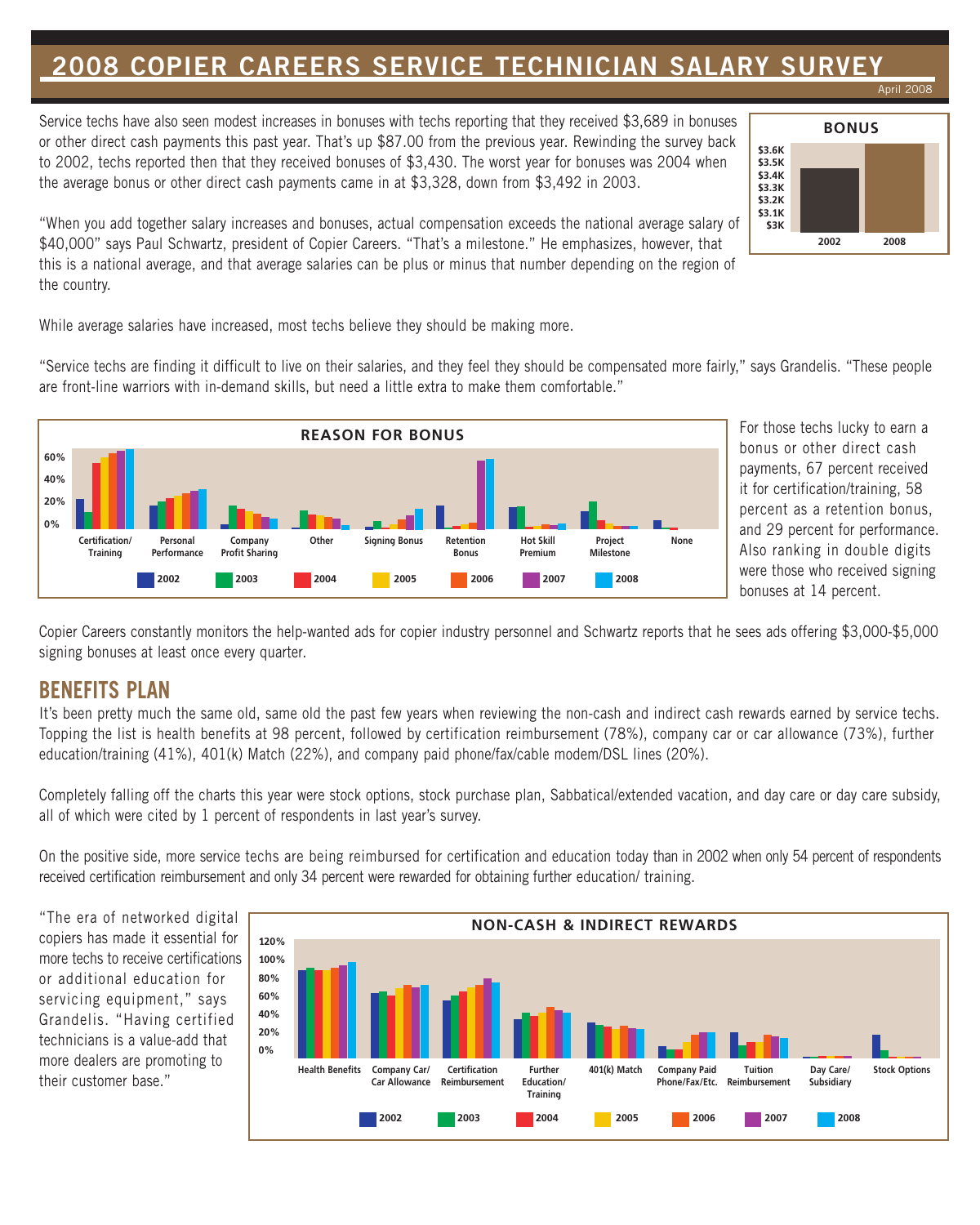#### **THINGS THAT MATTER**

It's not all that surprising what techs select as the things that matter most about their jobs. Topping the list are base pay and benefits (both at 81%), followed by financial stability of company (77%), having the tools and support to do my job well (64%), job stability (62%), my opinion and knowledge is valued (58%), and recognition for work well done (51%). Most responses were plus or minus 1-3 percent from last year. The most radical variation from last year is potential for promotion, which went from 0 percent last year to 9 percent this year and financial stability of company, which rose from 69 percent to 77 percent. The number of respondents who value casual attire rose from 21 percent to 29 percent.

Even though some the things that matter most to techs this year are somewhat similar to what they said in the first year of the survey back in 2002, the number of respondents selecting those items has grown dramatically. In 2002 the top five responses were base pay (56%), followed by my opinion and knowledge is valued (54%), having the support and tools to



do my job well (51%), skill development/education/training opportunity (43%), and benefits 41 percent. Things like recognition for work well done (34%), job stability (20%), and financial stability of company (12%) all scored much lower then than they do today.

"There's no denying that this is an unstable industry," says Grandelis. "Even though these guys are on the road most of the day, they're well aware of what's going on in their companies and at other office equipment dealerships. It's little wonder that a more stable work environment is more valued today than it was six years ago."

#### **HAPPINESS METER**

Service techs feel pretty much the same this year as last year when asked how satisfied they were with their overall compensation package. Fully 7 percent feel very satisfied and 17 percent satisfied, compared to 8 percent and 18 percent, respectively last year. Thirty five percent are neutral – that's up just 1 percent from last year. Twenty-one percent are dissatisfied and 20 percent are very dissatisfied.





"These numbers probably reflect an increased workload and the pressures associated with that," says Grandelis. "With nearly half the respondents feeling dissatisfied or very dissatisfied, it might be wise for dealer principals to find ways to ensure that these key individuals feel better about their compensation packages. The cost of recruiting and training new talent is typically much higher than the cost of keeping current employees satisfied."

When asked how satisfied they are with all aspects of the job, including compensation, benefits, and other aspects of the employee relationship, technicians responded even less favorably. Only 5 percent of respondents said they were very satisfied and 18 percent satisfied – that's down 2 percent and 1 percent, respectively from last year. Fully 21 percent remain neutral, up 2 percent from last year. Those who are dissatisfied remain steady from last year at 25 percent while those who are very dissatisfied rose 1 percent to 31 percent.

## **SEE YOU LATER**

Dissatisfaction levels are reflected in the willingness of many technicians to jump ship. The survey found that 29 percent are actively looking for a new position while 62 percent say they are somewhat looking. Only 9 percent aren't looking this year, down from 16 percent last year.